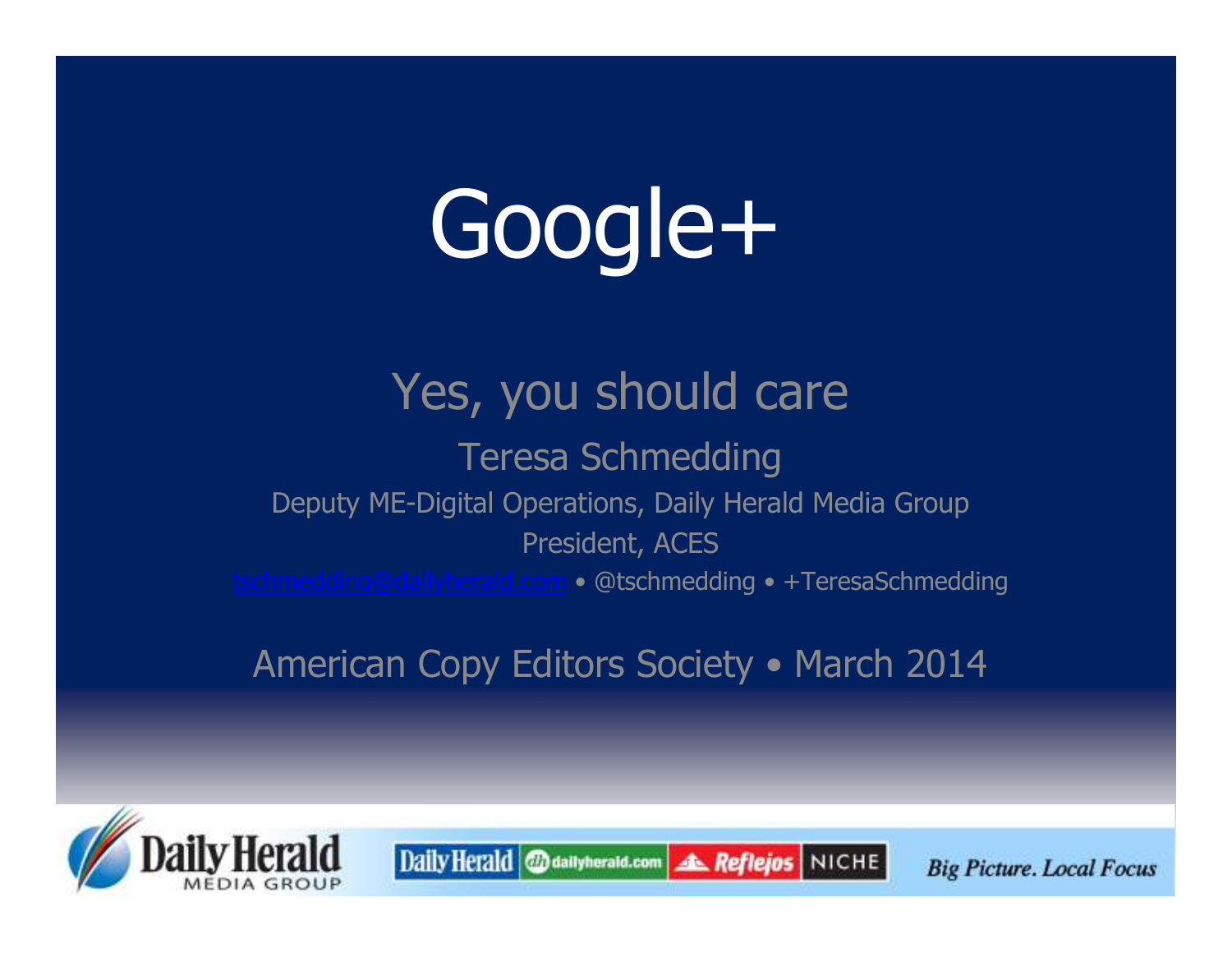## Cold, hard stats



Daily Herald @dailyherald.com

#### Active profiles• (¬NNNIA+' 54U M Google+: 540 million• FACADOOK' 1 1 DIIIO Facebook: 1.1 billion

## facebook.

**AL Reflejos** NICHE

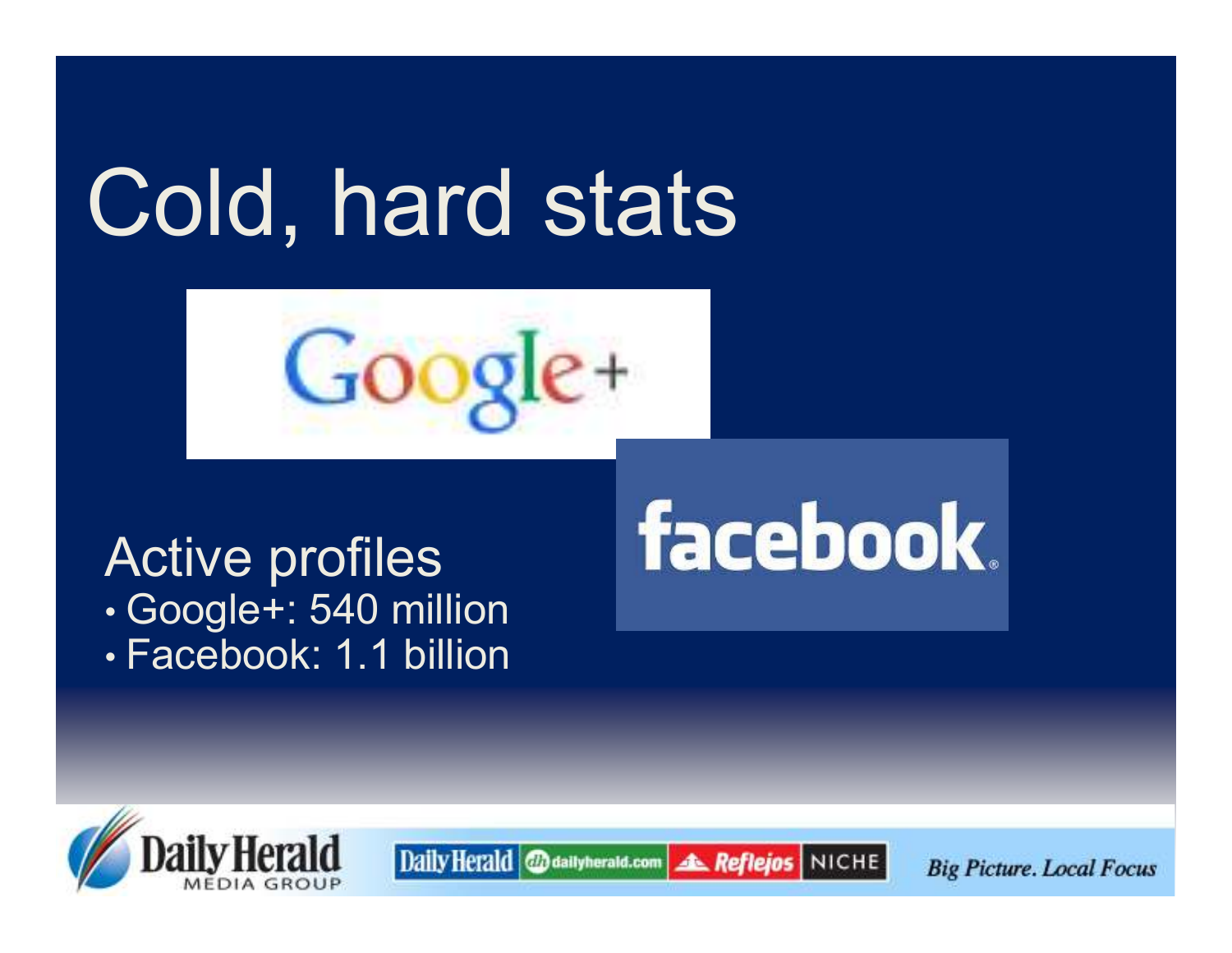## Time spent a month

### Facebook: 6 hours Google+: 7 minutes



**Teresa Schmedding** Shared publicly - 1:03 PM

#Shares

What are you using to measure success? Clicks? Shares? Uniques? You might want to rethink that.

> Teresa Schmedding » Don't confuse clicks, shares with reading

teresaschmedding.com



DO WE READ THE ARTICLES WE SHARE?

Daily Herald @dailyherald.com **AL Reflejos** NICHE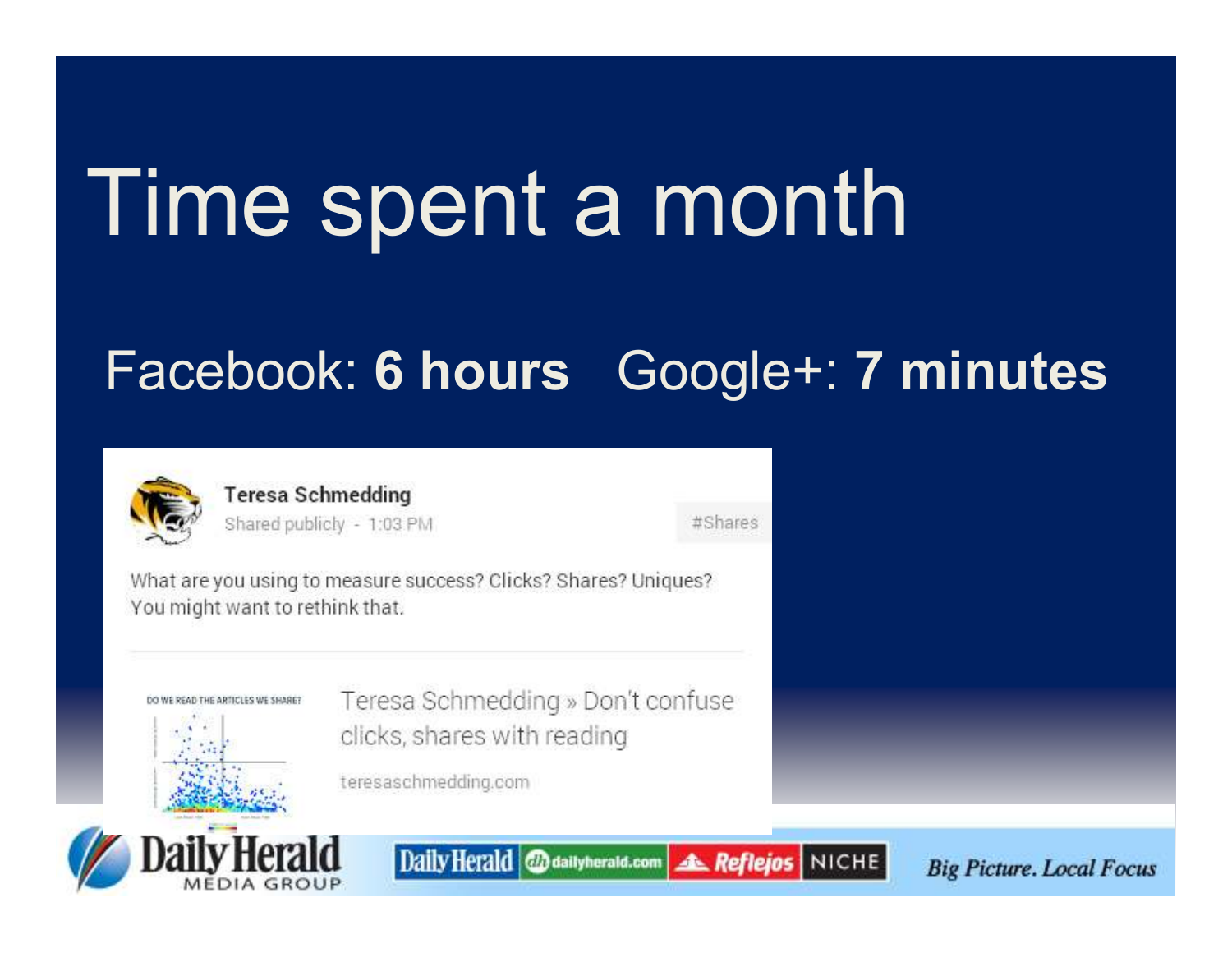# Fortune500

### Facebook page:70%

### Google+ page:35%

What social networks are used by the Fortune 500? (Percent using each social network, July 2013)



Socialmediatoday.com



Daily Herald @dailyherald.com **A. Reflejos** NICHE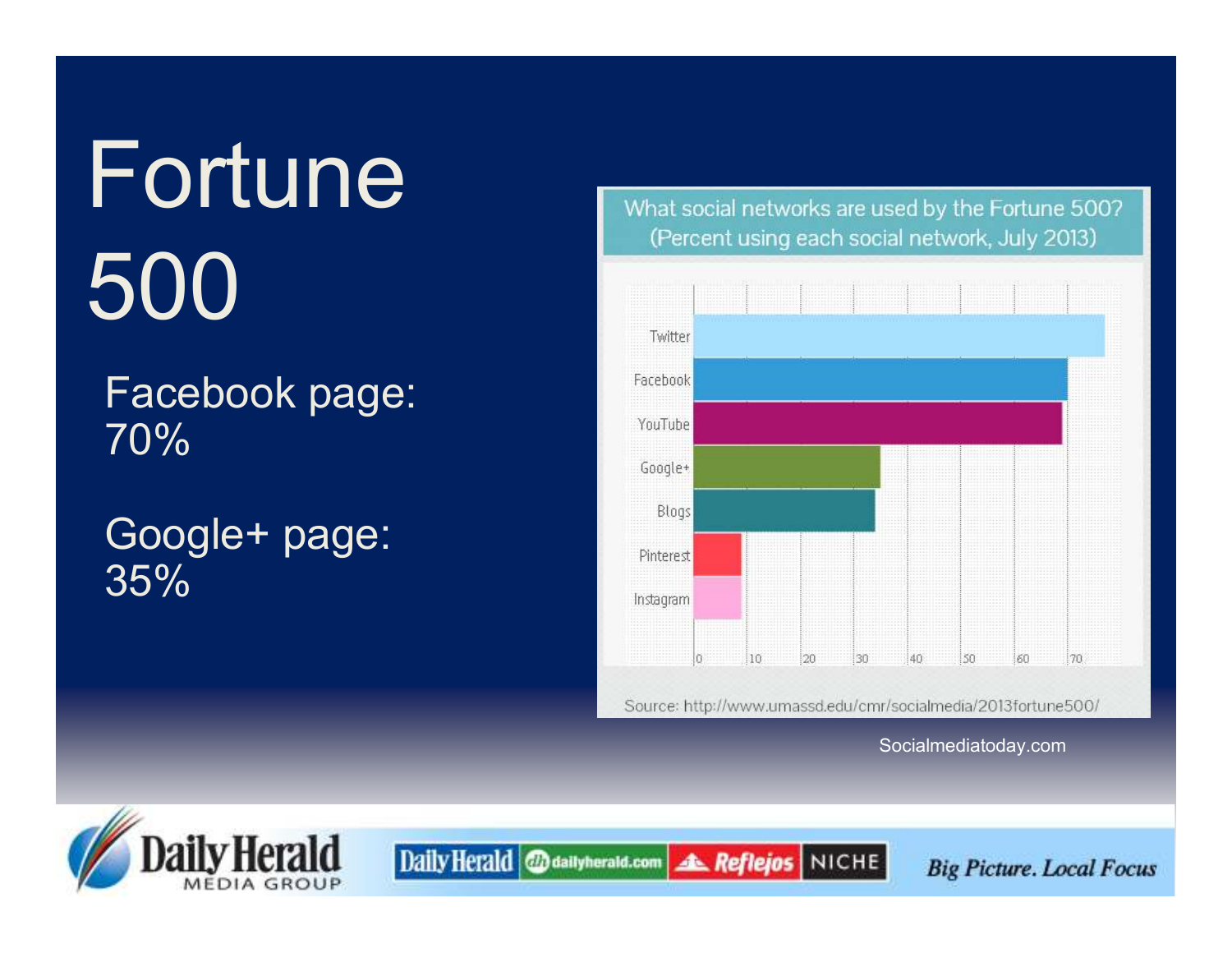## So why?

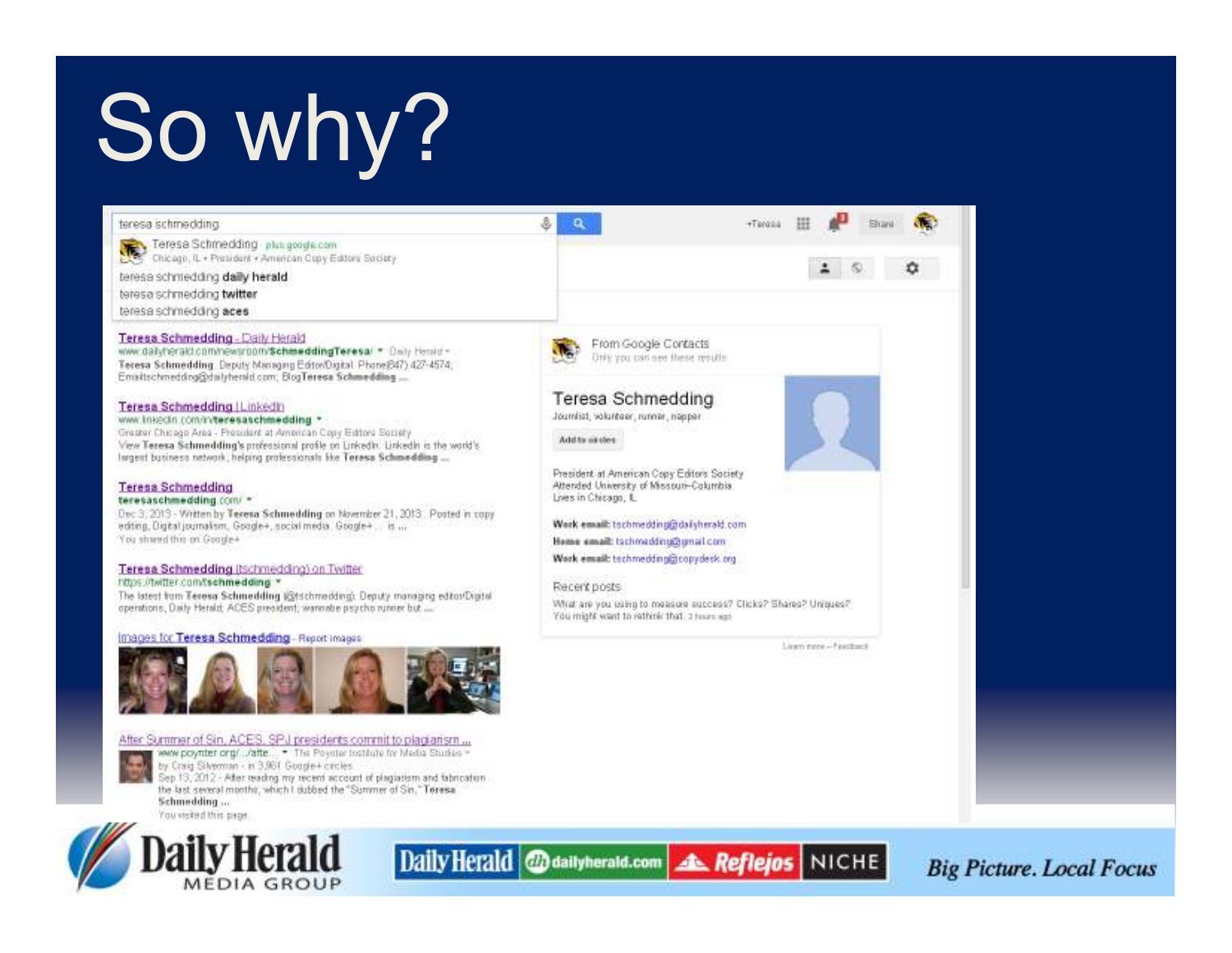## Search engine results

• The more a URL is shared on Google+, the<br>bigher it ranks on Google search results higher it ranks on Google search results.

• URLs shared from people in your circles get a<br>bigher rank higher rank.

Daily Herald @dailyherald.com

**A. Reflejos | NICHE** 

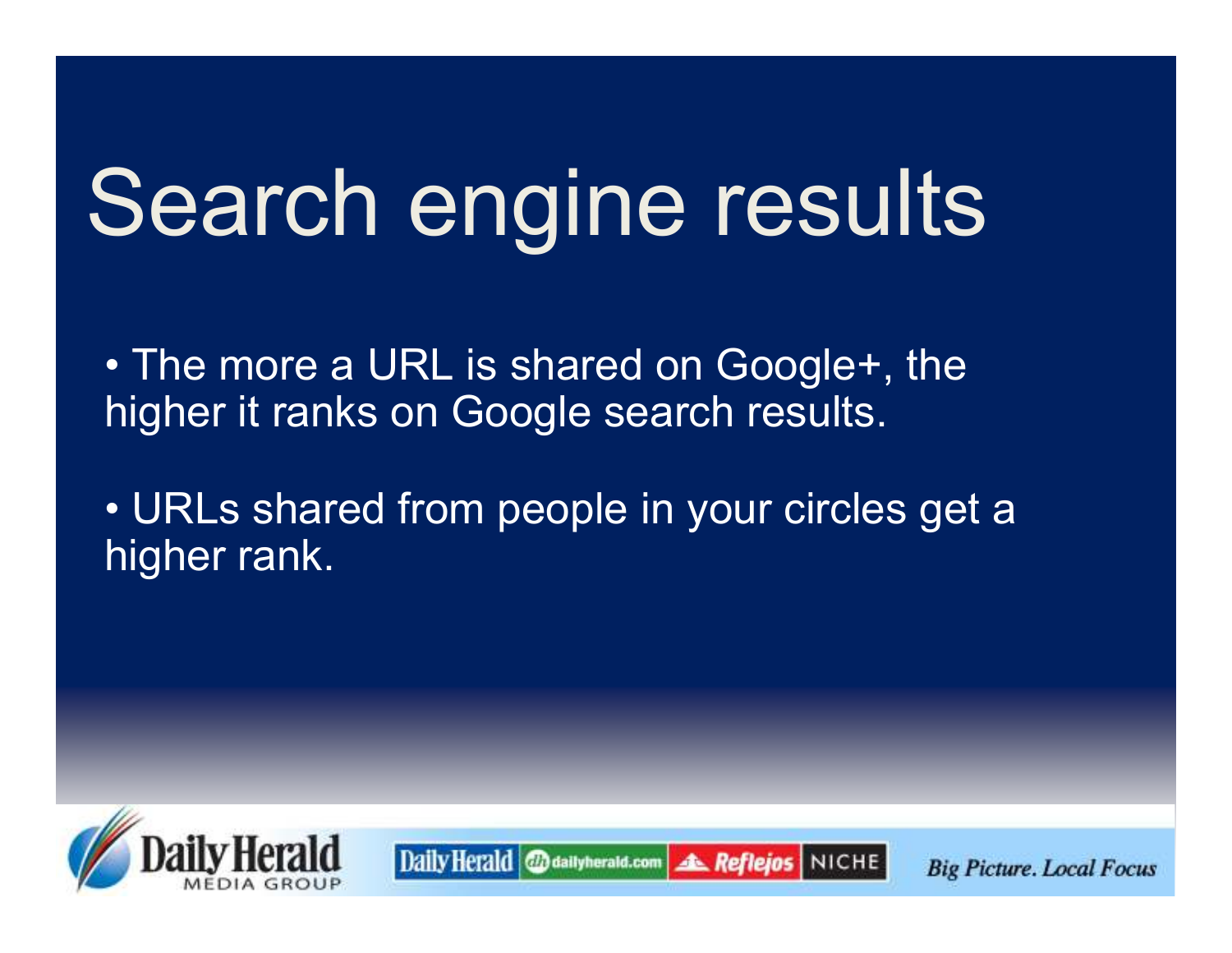# Growing?

### Depends ...

Which social networks are growing fastest? (Percent change in active users, Q2 to Q4 2012)



Source: https://www.globalwebindex.net/social-platforms-gwi-8update-decline-of-local-social-media-platforms/

Socialmediatoday.com



Daily Herald @dailyherald.com **A Reflejos** NICHE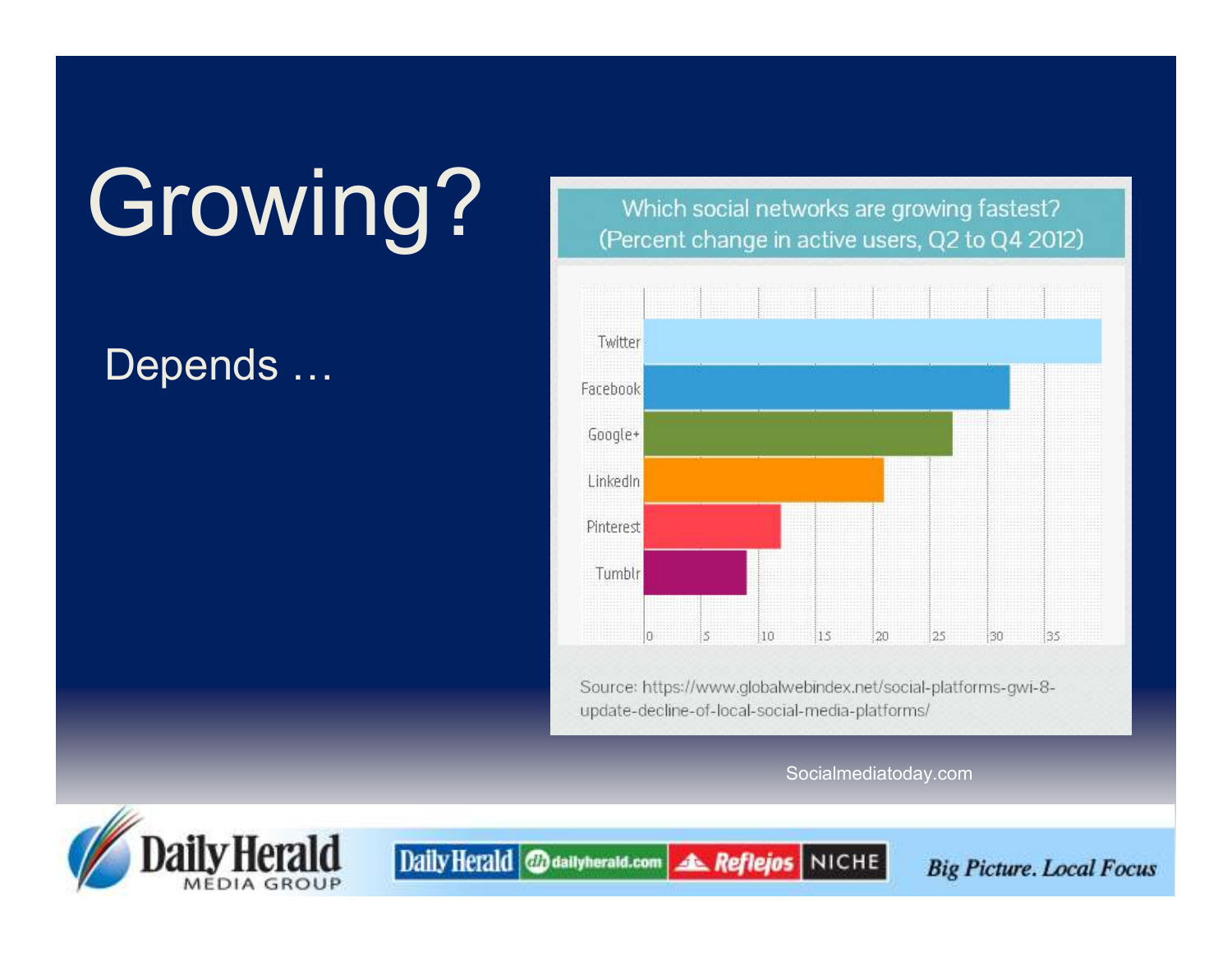# Average user

### Facebook

- Gender: Female (53%)
- Age: 45-54 (32%)
- Income: 73% of people earning \$75,000+
- Education: 75% have some college education

### Google+

- Male: 71%
- Age: 18-24 (50%)
- Status: 35% single





seems to be good quality, with some Vegas kitsch (a bikini-clad woman swimming in a giant Read more (18 lines)

#### **Erin Brenner**

**AGES** 

Jan 20, 2014 The Saturday night party is probably the most casual and most appropriate for spouses.

Read more

#### Dawn Stahl

Jan 20, 2014 Exactly what I needed to know - and so quick! Thanks!

Daily Herald @dailyherald.com **A Reflejos** NICHE

**Big Picture. Local Focus** 

#Banquet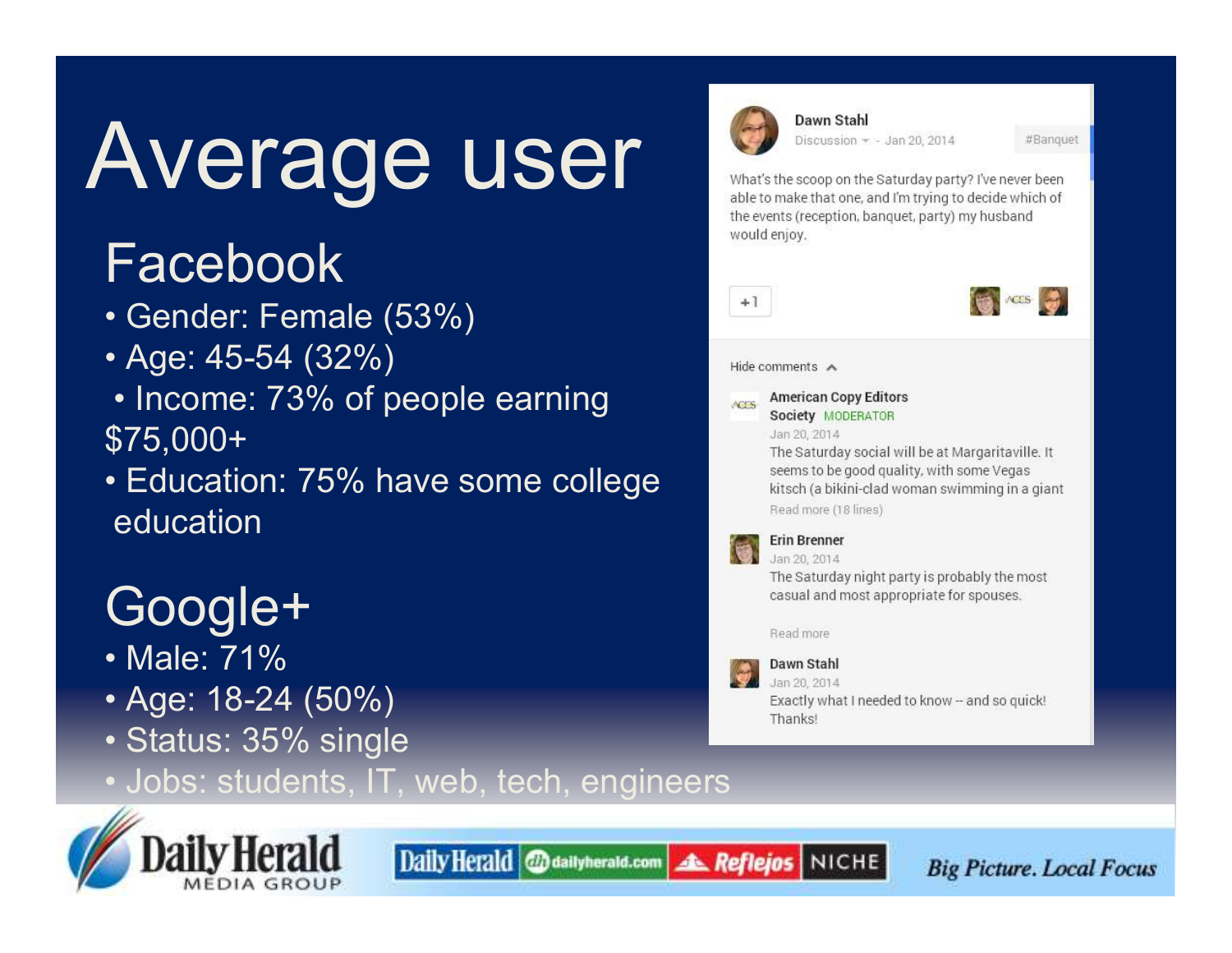# Social logins

Daily Herald @dailyherald.com

Facebook: 46%Google+: 34%Yahoo: 7%Twitter: 6%



**A. Reflejos** NICHE

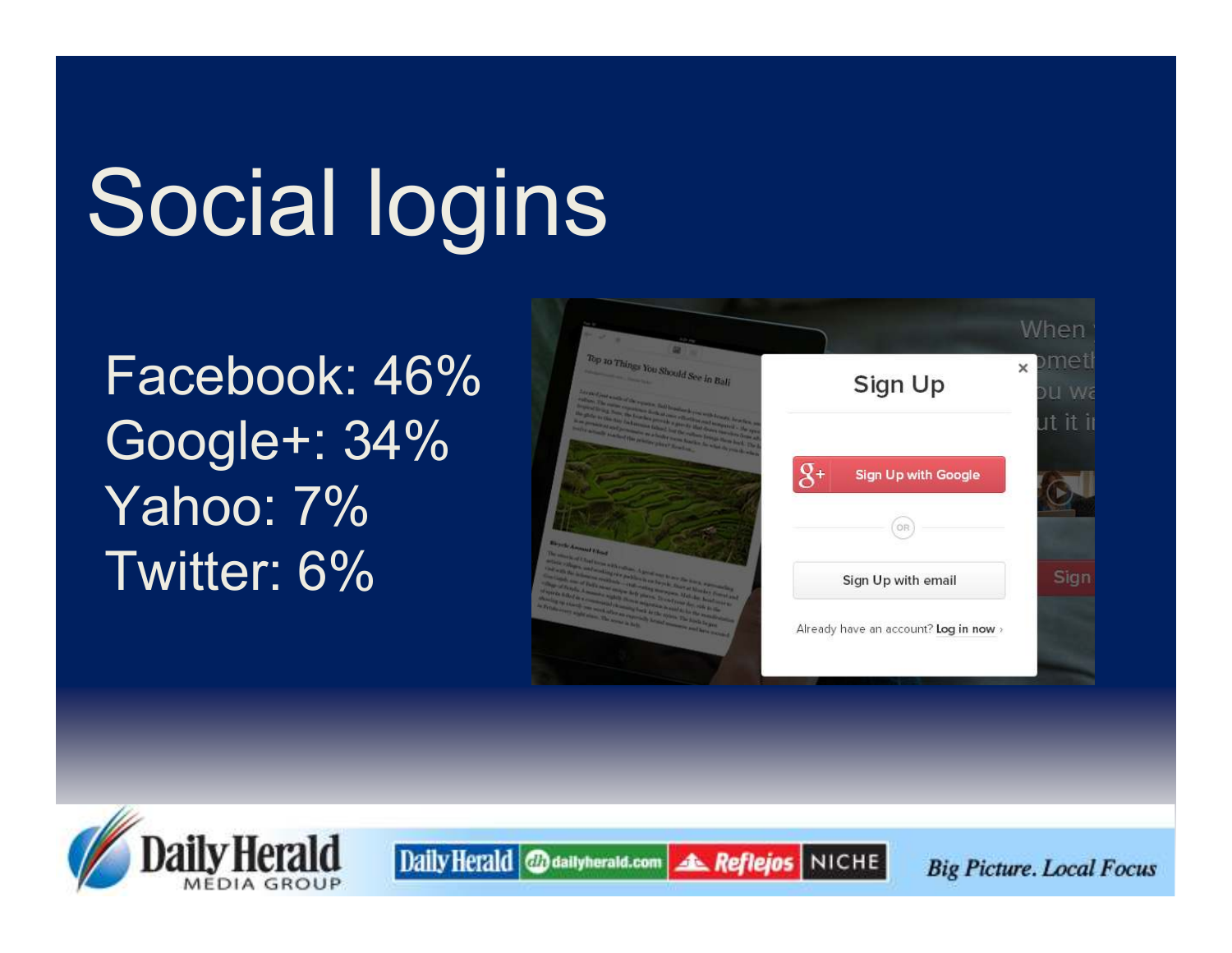## Circles



- Target content to specific groups<br>. Fasy to may a nasale around
- Easy to move people around<br>. Erecil poots
- Email posts
- Higher search engine results



Daily Herald @dailyherald.com **A. Reflejos** NICHE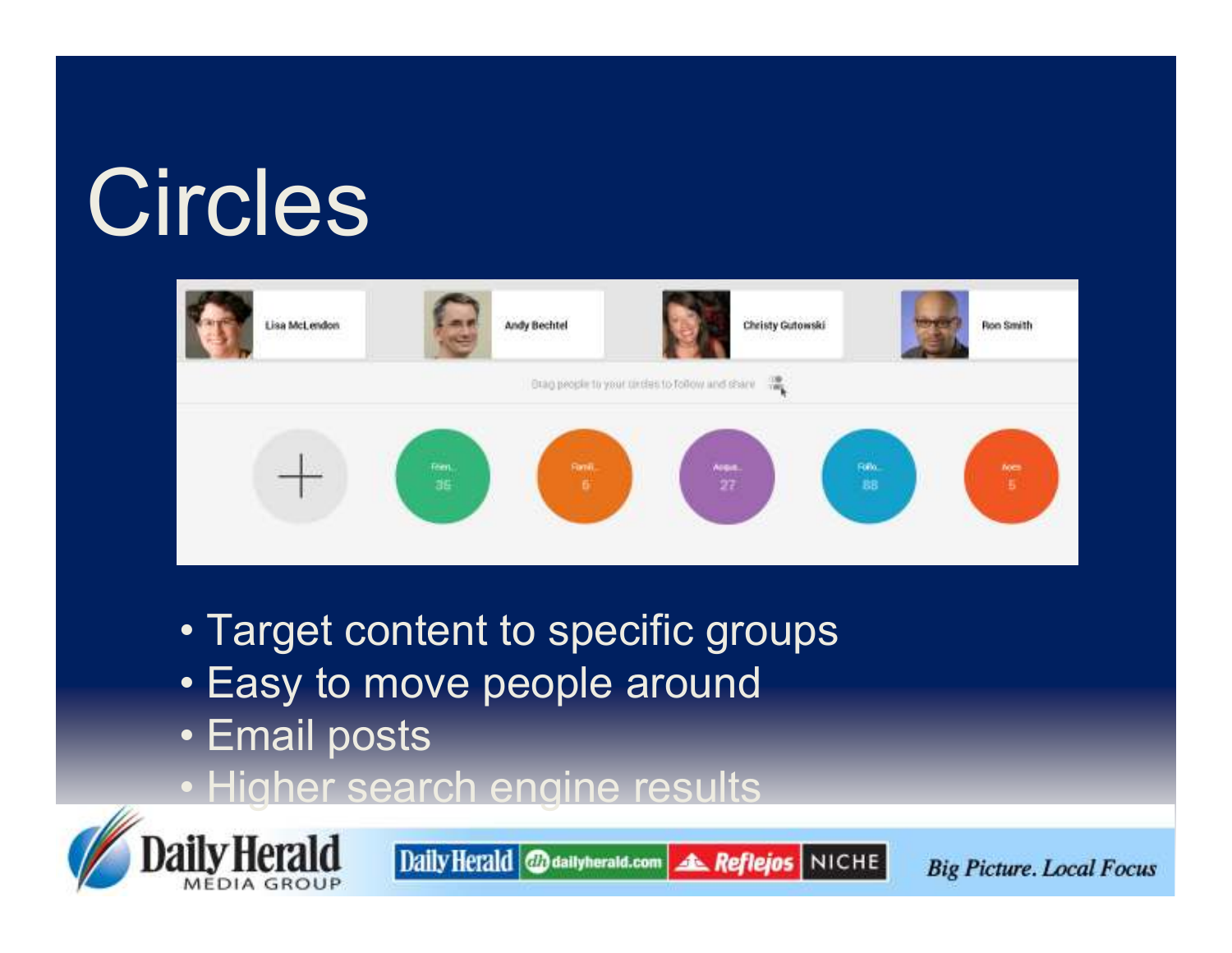## Hangouts

- Up to 10 people
- Device agnostic<br>· Free
- Free





**AL Reflejos** NICHE

Daily Herald @dailyherald.com

**Calling Neil...** 

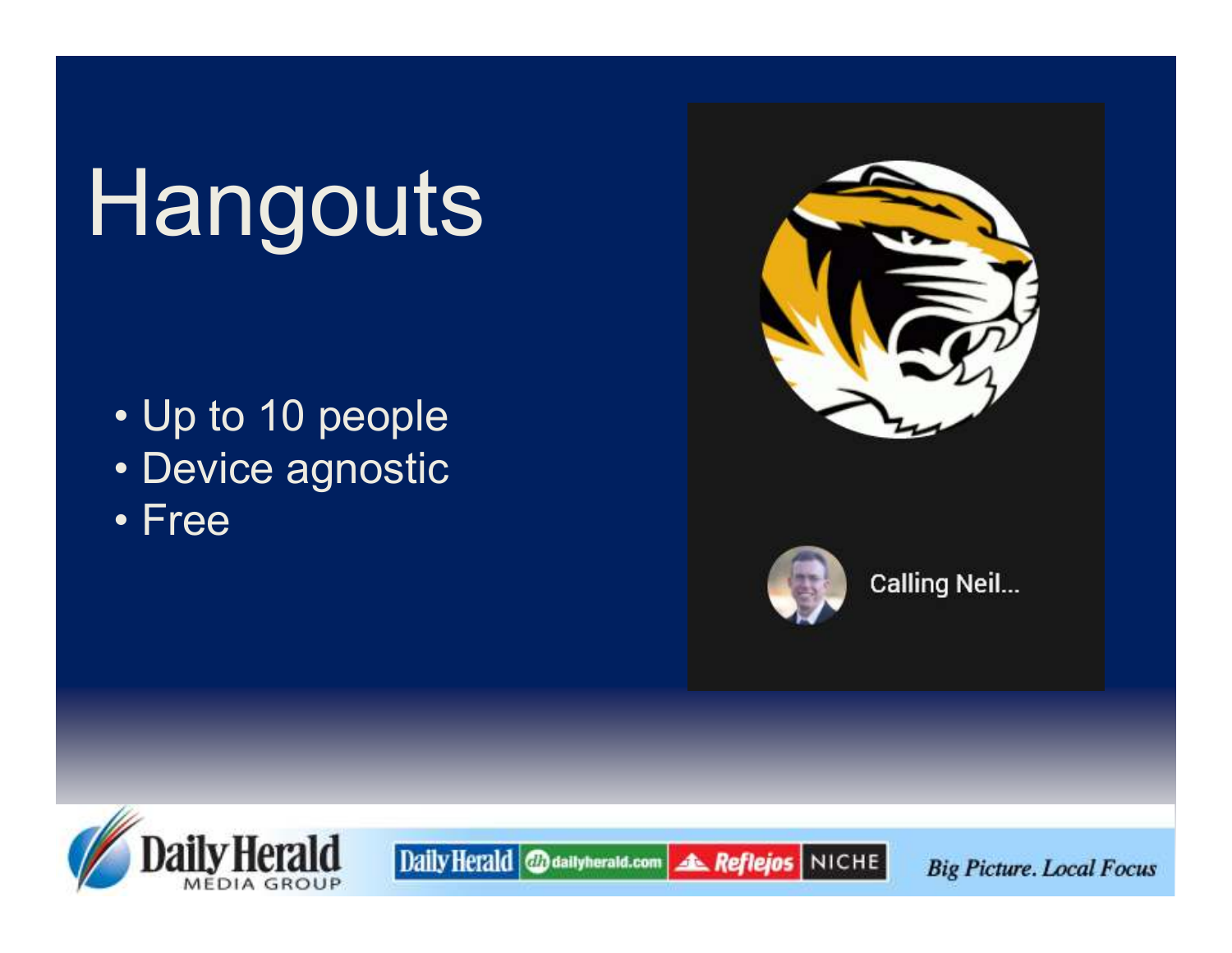

### Google+?



Daily Herald @dailyherald.com 4 Reflejos NICHE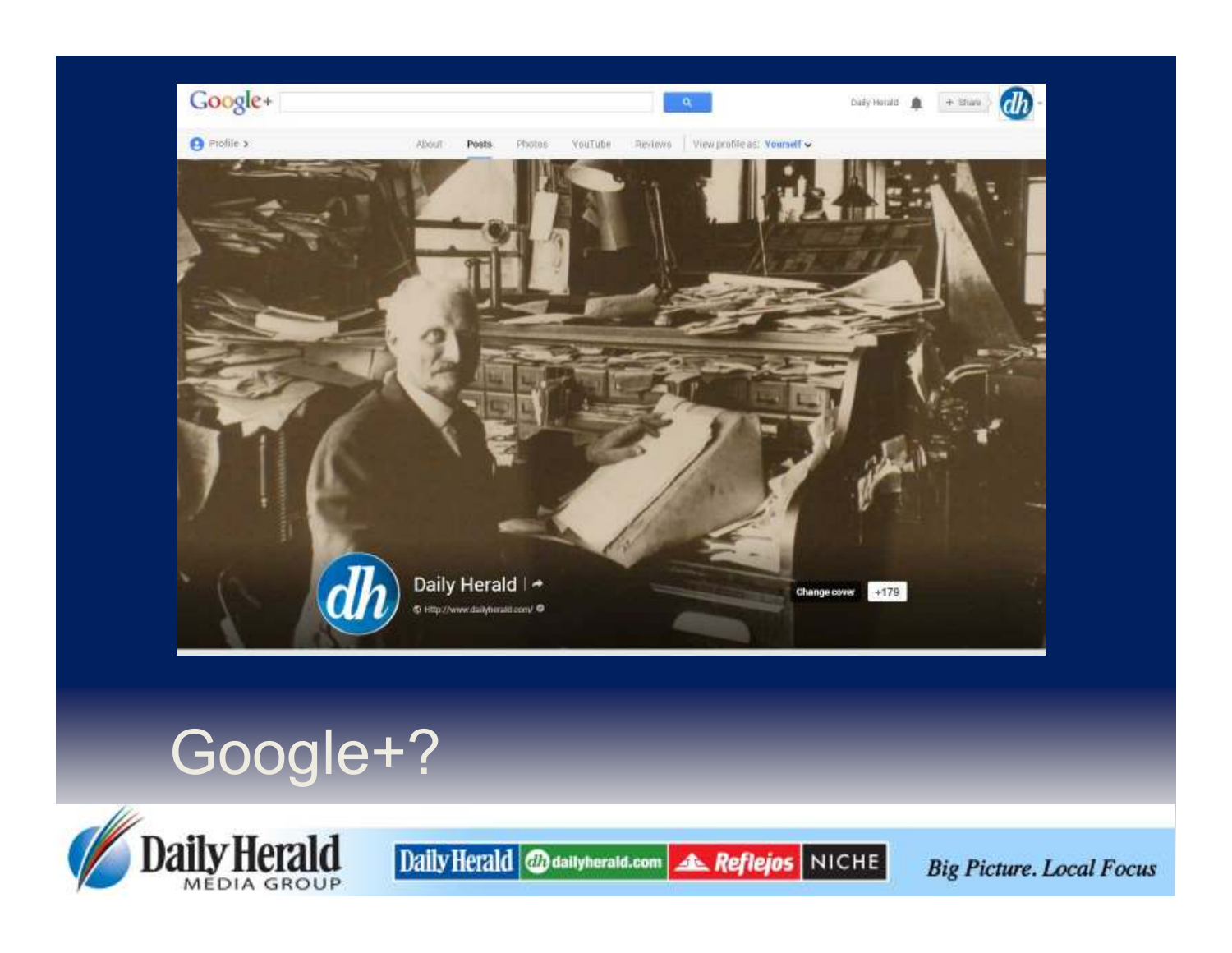### **SEO reason enough**

#### Daily Herald - Suburban Chicago's Information Source

www.dailyherald.com/ • Daily Herald -

Daily Herald is suburban Chicago's largest daily newspaper. Daily Herald provides a local perspective with local content such as the northwest suburbs most ... You've visited this page 3 times. Last visit: 3/2/14

#### **Arlington Heights**

A plan to build 54 single-family homes in Arlington Heights is ...

#### Elgin

Chris Holling, 17, a junior at Elgin High School, was among three ...

Sports

Prep Sports - Bears - Blackhawks -Cubs - Bulls - College - ...

More results from dailyherald.com »

#### News for daily herald

#### **High School Sports** Football Focus - High School

Volleyball - High School Soccer

#### Lake County News

Home » News » Lake County. Smoking materials blamed in ...

#### Palatine

Authorities said Gilbert never met any of the girls and there is no ...

#### Daily Herald **Contact info** From Daily Herald's profile

Email Hoseap@dailyherald.com Phone 847-427-4300

#### **Recent posts**

House committee investigating GM recall: A congressional committee is investigating the way General Motors and a federal safety agency handled a deadly ... 24 minutes ago

O Following

### e County Chr

#### Kane County seeks public's help to move animals off Hampshire farm

Chicago Daily Herald - by Susan Sarkauskas - 9 hours ago Kane County Animal Control is asking for the public's help in moving

animals off a Hampshire farm where 10 dead animals were discovered ...

#### Girls basketball: All-area team, Tri-Cities: By John Lemonilemon ...



https://plus.google.com/.../posts/DQGV4y2kz37 -Daily Herald Football Focus

2 hours ago - Girls basketball: All-area team, Tri-Cities: By John Lemonilemon@dailyherald.comAlyssa Andersen, Aurora ChristianThe senior two-time All-Area and all-SCC ...



Daily Herald @dailyherald.com **A Reflejos** NICHE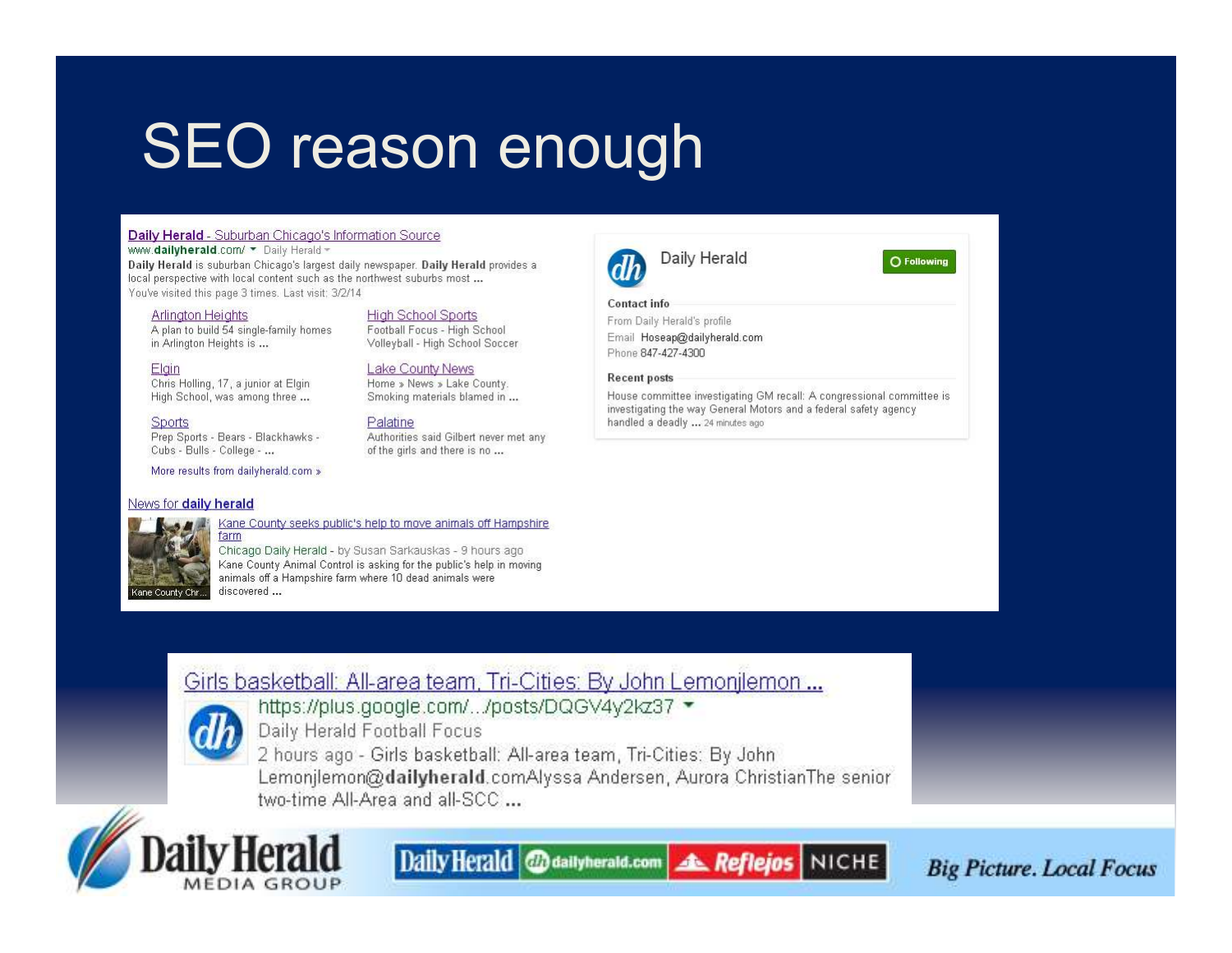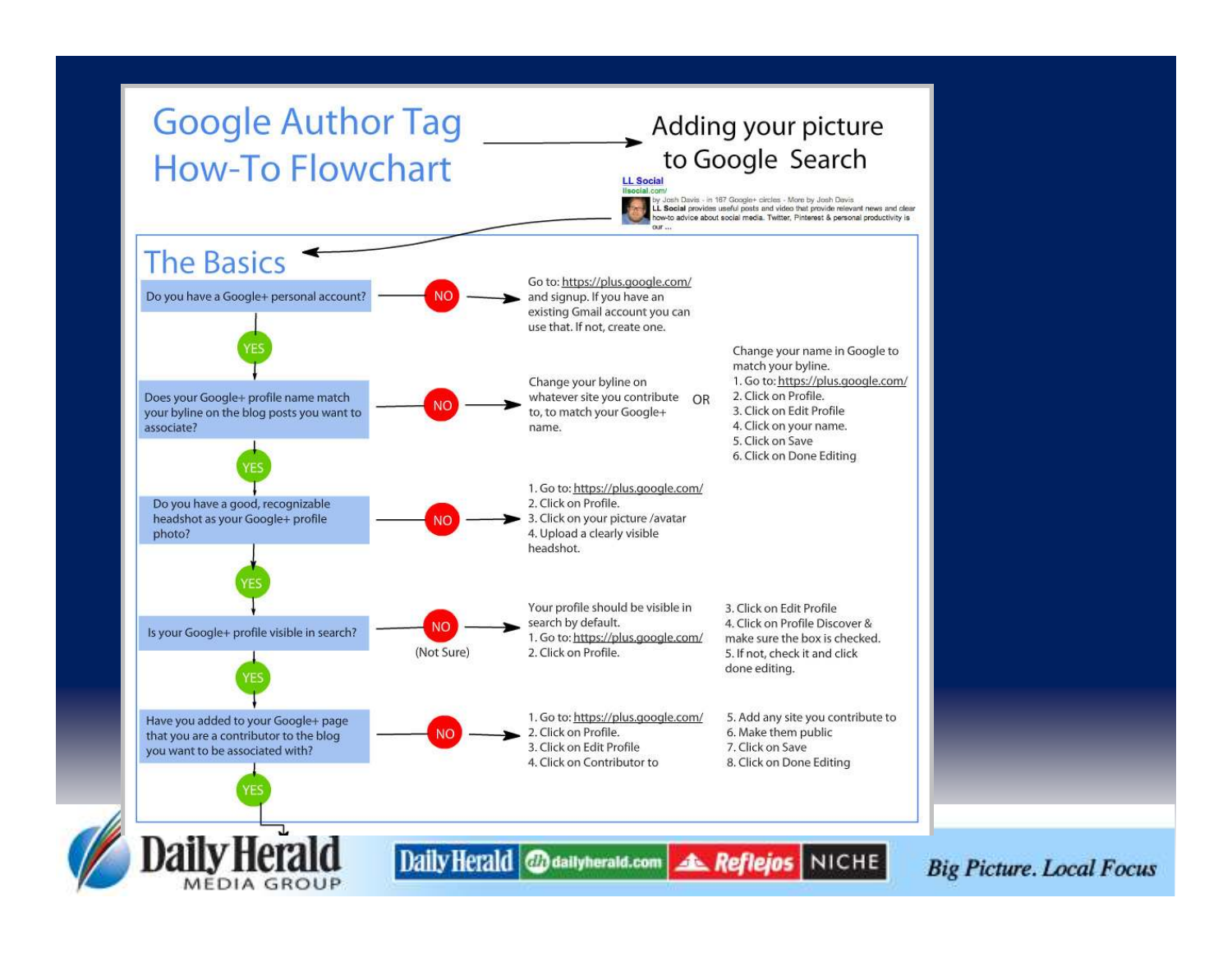

**MEDIA GROUP**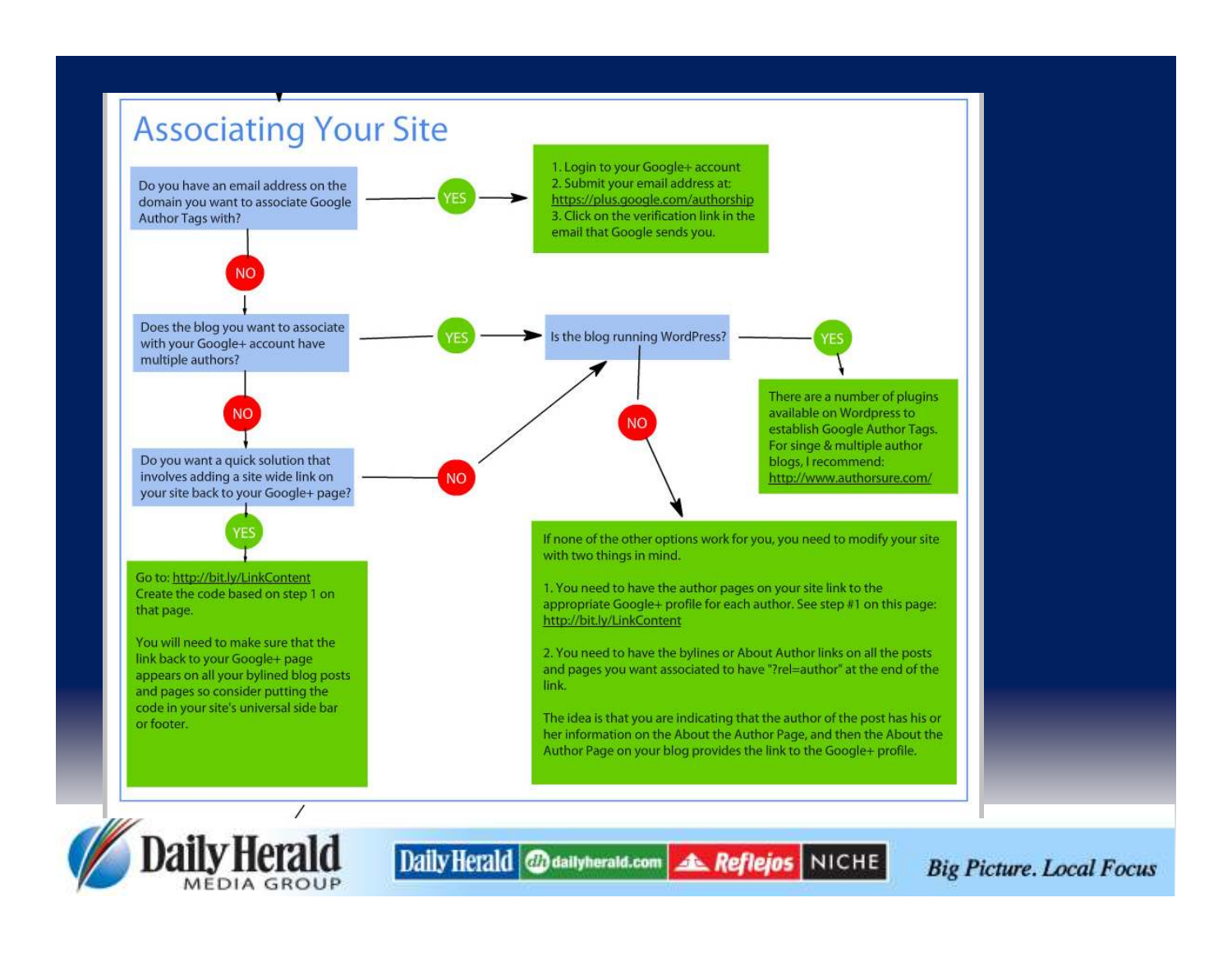### **Testing & Support**

If you made it through one of the green boxes in the last section, you have succeeded at setting up Google Author Tags. Now it is time to test it.

If after several weeks you still aren't seeing your picture associated with relevant results from your blog or if you aren't getting a verified result with Google's Rich Snipit Testing tool, consider posting in the Google Webmaster group to see if anyone has ideas for fixes.

Daily Herald @dailyherald.com

http://bit.ly/GoogleHelpForums

It can take Google several minutes to several weeks to show your picture along with search results. So you need to need to use Google's Rich Snipit Testing tool now to make sure everything is correct.

1. Go to: http://bit.ly/RichSnippetsTool

2. Enter in the URL of one of your blog posts that you believe should be associated. If you get the green verified box along with your picture, you are set.

This chart was created by @JoshD (Twitter).

**A. Reflejos NICHE** 

Find the full image & Interactive Guide at: http://llsocial.com/Google-Author-Tag-How-To-Flowchart